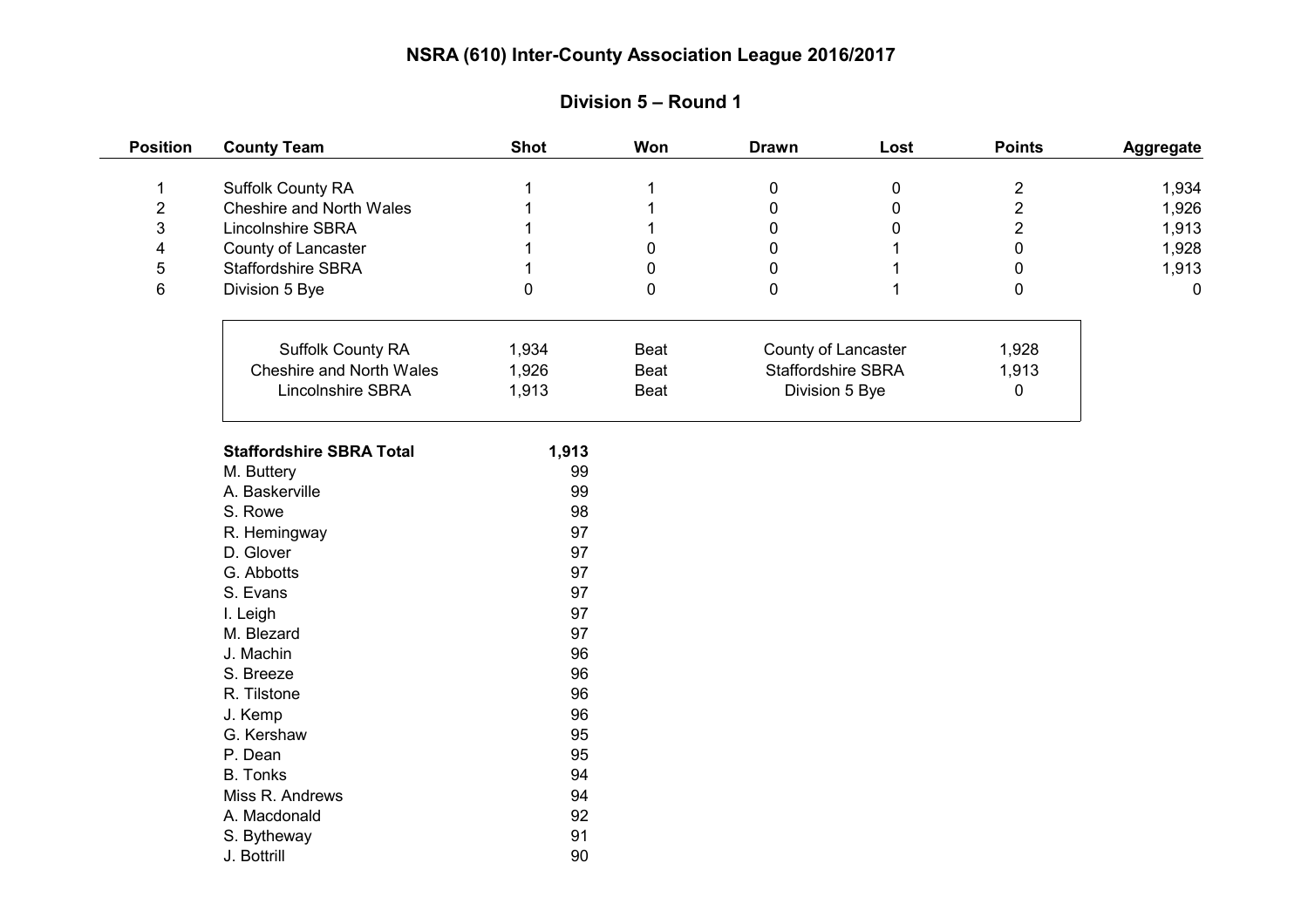| <b>Position</b>         | <b>County Team</b>              | <b>Shot</b>    | Won               | <b>Drawn</b>                        | Lost           | <b>Points</b>           | Aggregate |
|-------------------------|---------------------------------|----------------|-------------------|-------------------------------------|----------------|-------------------------|-----------|
| $\mathbf 1$             | <b>Suffolk County RA</b>        | $\mathbf 2$    | $\mathbf 2$       | $\pmb{0}$                           | $\pmb{0}$      | $\overline{\mathbf{4}}$ | 3,876     |
| $\boldsymbol{2}$        | Staffordshire SBRA              | $\overline{2}$ |                   | $\pmb{0}$                           |                | $\boldsymbol{2}$        | 3,839     |
| 3                       | County of Lancaster             | $\overline{2}$ |                   | 0                                   |                | $\overline{2}$          | 3,835     |
| $\overline{\mathbf{4}}$ | Lincolnshire SBRA               | $\overline{2}$ |                   | $\Omega$                            |                | $\overline{2}$          | 3,827     |
| $\sqrt{5}$              | Cheshire and North Wales        | $\overline{2}$ | 1                 | 0                                   |                | $\overline{2}$          | 3,767     |
| 6                       | Division 5 Bye                  | $\mathbf 0$    | $\mathbf 0$       | $\mathbf 0$                         | $\overline{2}$ | $\mathbf 0$             | 0         |
|                         | Suffolk County RA               | 1,942          | Beat              | Division 5 Bye<br>Lincolnshire SBRA |                | $\mathbf 0$             |           |
|                         | Staffordshire SBRA              | 1,926          | Beat              |                                     |                | 1,914                   |           |
|                         | County of Lancaster             | 1,907          | Beat              | Cheshire and North Wales            |                | 1,841                   |           |
|                         |                                 |                |                   |                                     |                |                         |           |
|                         | <b>Staffordshire SBRA Total</b> | 1,926          |                   |                                     |                |                         |           |
|                         | J. Machin                       | 99             |                   |                                     |                |                         |           |
|                         | G. Abbotts                      | 99             |                   |                                     |                |                         |           |
|                         | D. Glover                       | 98             |                   |                                     |                |                         |           |
|                         | M. Blezard                      | 98             |                   |                                     |                |                         |           |
|                         | P. Dean                         | 98             |                   |                                     |                |                         |           |
|                         | R. Hemingway                    | 97             |                   |                                     |                |                         |           |
|                         | S. Rowe                         | 97             |                   |                                     |                |                         |           |
|                         | S. Breeze                       | 97             |                   |                                     |                |                         |           |
|                         | S. Evans                        | 97             |                   |                                     |                |                         |           |
|                         | S. Bytheway                     | 97             |                   |                                     |                |                         |           |
|                         | J. Kemp                         | 97             |                   |                                     |                |                         |           |
|                         | J. Bottrill                     | 96             |                   |                                     |                |                         |           |
|                         | R. Tilstone                     | 96             |                   |                                     |                |                         |           |
|                         | M. Buttery                      | 95             |                   |                                     |                |                         |           |
|                         | A. Baskerville                  | 95             |                   |                                     |                |                         |           |
|                         | <b>B.</b> Tonks                 | 95             |                   |                                     |                |                         |           |
|                         | Miss R. Andrews                 | 95             |                   |                                     |                |                         |           |
|                         | G. Kershaw                      |                | 94 (P) Rule 5.2.1 |                                     |                |                         |           |
|                         | I. Leigh                        | 94             |                   |                                     |                |                         |           |
|                         | A. Macdonald                    | 92             |                   |                                     |                |                         |           |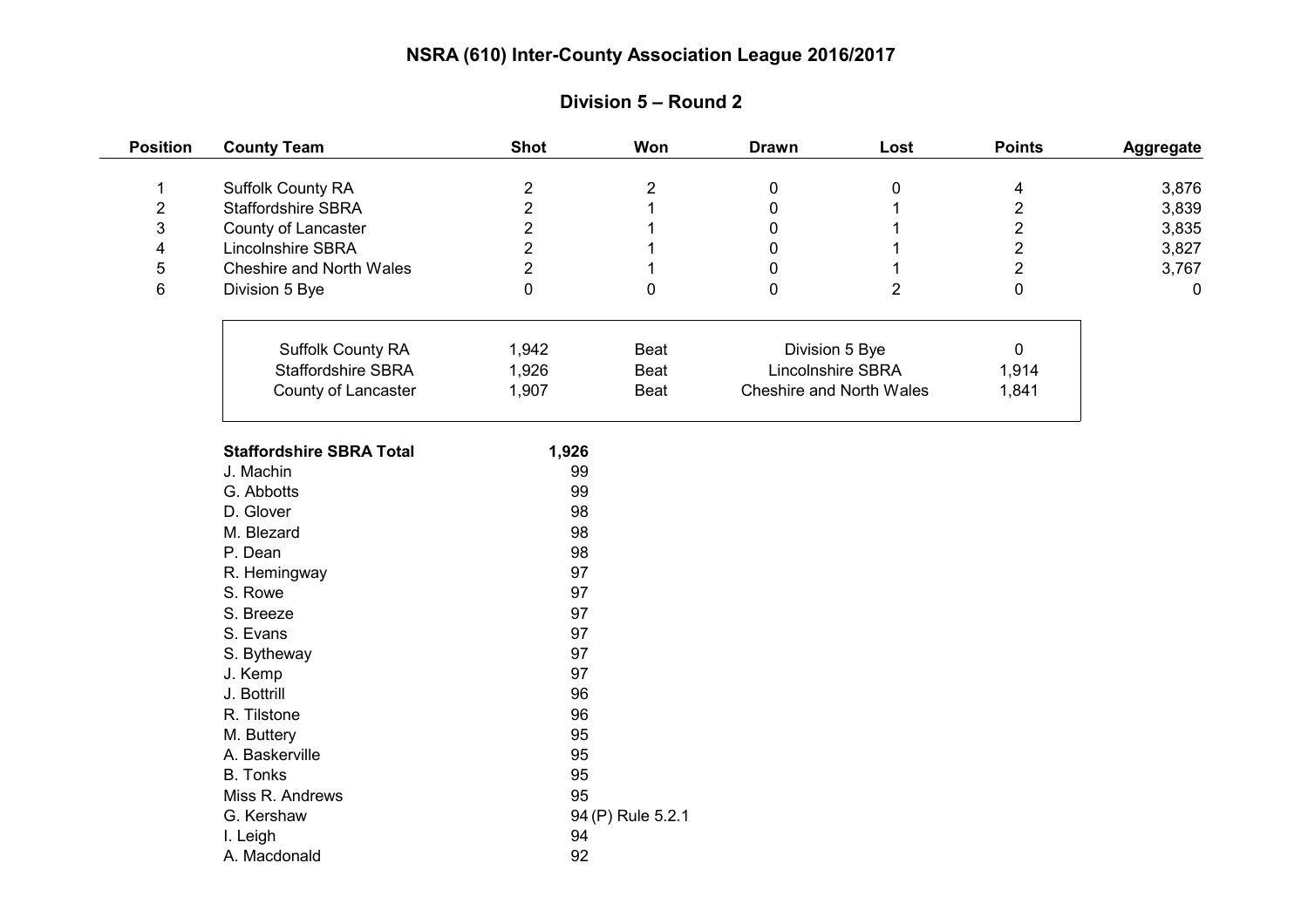| <b>Position</b> | <b>County Team</b>              | <b>Shot</b>       | Won            | <b>Drawn</b>      | Lost           | <b>Points</b>  | Aggregate |
|-----------------|---------------------------------|-------------------|----------------|-------------------|----------------|----------------|-----------|
| $\mathbf 1$     | Suffolk County RA               | 3                 | $\overline{2}$ | 0                 |                | 4              | 5,813     |
| $\overline{2}$  | <b>Staffordshire SBRA</b>       | 3                 | $\overline{2}$ | 0                 |                | 4              | 5,779     |
| 3               | County of Lancaster             | 3                 | $\overline{2}$ | 0                 |                | 4              | 5,765     |
| 4               | Cheshire and North Wales        | 3                 | $\overline{2}$ | $\Omega$          |                | 4              | 5,689     |
| 5               | <b>Lincolnshire SBRA</b>        | 3                 | $\mathbf{1}$   | 0                 | $\overline{2}$ | $\overline{2}$ | 5,659     |
| 6               | Division 5 Bye                  | 0                 | $\pmb{0}$      | $\mathbf 0$       | 3              | $\mathbf 0$    | 0         |
|                 | <b>Staffordshire SBRA</b>       | 1,940             | Beat           | Suffolk County RA |                | 1,937          |           |
|                 | County of Lancaster             | 1,930             | Beat           | Division 5 Bye    |                | $\mathbf 0$    |           |
|                 | Cheshire and North Wales        | 1,922             | Beat           | Lincolnshire SBRA |                | 1,832          |           |
|                 |                                 |                   |                |                   |                |                |           |
|                 | <b>Staffordshire SBRA Total</b> | 1,940             |                |                   |                |                |           |
|                 | J. Machin                       | 100               |                |                   |                |                |           |
|                 | D. Glover                       | 99                |                |                   |                |                |           |
|                 | M. Blezard                      | 99                |                |                   |                |                |           |
|                 | P. Dean                         | 99                |                |                   |                |                |           |
|                 | A. Baskerville                  | 99                |                |                   |                |                |           |
|                 | R. Hemingway                    | 98                |                |                   |                |                |           |
|                 | M. Buttery                      | 98                |                |                   |                |                |           |
|                 | J. Bottrill                     | 98                |                |                   |                |                |           |
|                 | G. Abbotts                      | 97                |                |                   |                |                |           |
|                 | A. Macdonald                    | 97                |                |                   |                |                |           |
|                 | S. Breeze                       | 97                |                |                   |                |                |           |
|                 | R. Tilstone                     | 97                |                |                   |                |                |           |
|                 | J. Kemp                         | 97                |                |                   |                |                |           |
|                 | S. Bytheway                     | 96                |                |                   |                |                |           |
|                 | S. Rowe                         | 95                |                |                   |                |                |           |
|                 | S. Evans                        | 95                |                |                   |                |                |           |
|                 | I. Leigh                        | 95                |                |                   |                |                |           |
|                 | B. Tonks                        | 95                |                |                   |                |                |           |
|                 | Miss R. Andrews                 | 95                |                |                   |                |                |           |
|                 | G. Kershaw                      | 94 (P) Rule 5.2.1 |                |                   |                |                |           |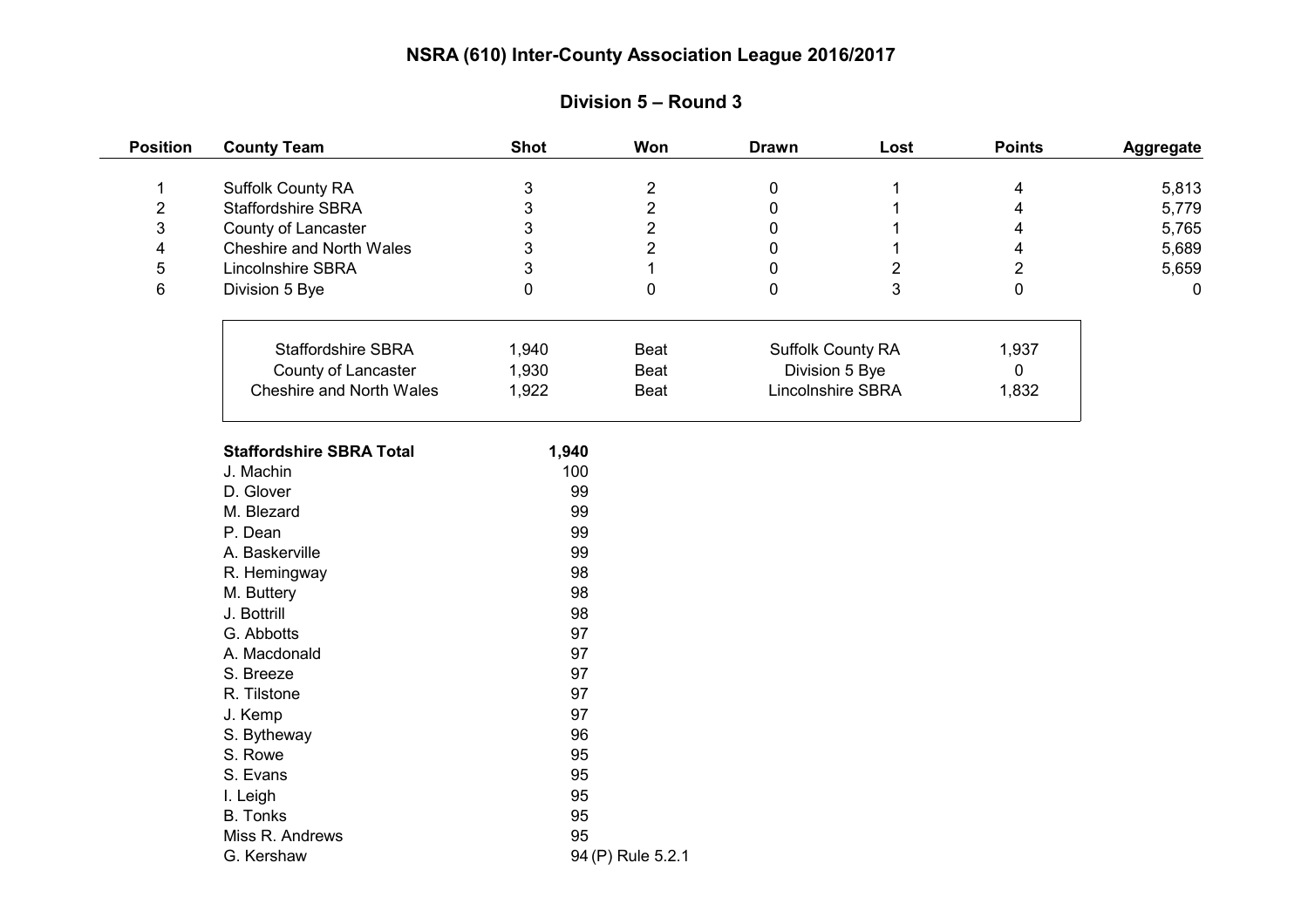| <b>Position</b> | <b>County Team</b>              | <b>Shot</b>       | Won               | <b>Drawn</b>        | Lost              | <b>Points</b>           | <b>Aggregate</b> |
|-----------------|---------------------------------|-------------------|-------------------|---------------------|-------------------|-------------------------|------------------|
| 1               | Suffolk County RA               | 4                 | $\sqrt{3}$        | $\pmb{0}$           |                   | 6                       | 7,762            |
| $\overline{2}$  | Staffordshire SBRA              | 4                 | $\mathfrak{S}$    | $\pmb{0}$           |                   | 6                       | 7,714            |
| 3               | <b>Cheshire and North Wales</b> | 4                 | $\mathfrak{S}$    | 0                   |                   | 6                       | 7,610            |
| 4               | County of Lancaster             | 4                 | $\overline{2}$    | $\mathbf{0}$        | $\overline{2}$    | $\overline{\mathbf{4}}$ | 7,697            |
| 5               | Lincolnshire SBRA               | 4                 | $\mathbf{1}$      | 0                   | 3                 | $\overline{2}$          | 7,576            |
| 6               | Division 5 Bye                  | $\Omega$          | 0                 | 0                   | 4                 | $\mathbf 0$             | $\mathbf 0$      |
|                 |                                 |                   |                   |                     |                   |                         |                  |
|                 | Suffolk County RA               | 1,949             | Beat              |                     | Lincolnshire SBRA |                         |                  |
|                 | <b>Staffordshire SBRA</b>       | 1,935             | Beat              | County of Lancaster |                   | 1,932                   |                  |
|                 | Cheshire and North Wales        | 1,921             | Beat              | Division 5 Bye      |                   | 0                       |                  |
|                 | <b>Staffordshire SBRA Total</b> | 1,935             |                   |                     |                   |                         |                  |
|                 | M. Buttery                      | 100               |                   |                     |                   |                         |                  |
|                 | M. Blezard                      | 100               |                   |                     |                   |                         |                  |
|                 | J. Machin                       | 99                |                   |                     |                   |                         |                  |
|                 | G. Abbotts                      | 99                |                   |                     |                   |                         |                  |
|                 | R. Hemingway                    | 98 (P) Rule 5.2.1 |                   |                     |                   |                         |                  |
|                 | S. Rowe                         | 98                |                   |                     |                   |                         |                  |
|                 | D. Glover                       | 98                |                   |                     |                   |                         |                  |
|                 | S. Evans                        | 98                |                   |                     |                   |                         |                  |
|                 | G. Kershaw                      | 97                |                   |                     |                   |                         |                  |
|                 | I. Leigh                        | 97                |                   |                     |                   |                         |                  |
|                 | R. Tilstone                     | 97                |                   |                     |                   |                         |                  |
|                 | Miss R. Andrews                 | 97                |                   |                     |                   |                         |                  |
|                 | S. Breeze                       | 96                |                   |                     |                   |                         |                  |
|                 | P. Dean                         | 96                |                   |                     |                   |                         |                  |
|                 | <b>B.</b> Tonks                 | 96                |                   |                     |                   |                         |                  |
|                 | A. Macdonald                    | 95                |                   |                     |                   |                         |                  |
|                 | A. Baskerville                  | 95                |                   |                     |                   |                         |                  |
|                 | J. Kemp                         |                   | 95 (P) Rule 5.2.1 |                     |                   |                         |                  |
|                 | S. Bytheway                     | 93                |                   |                     |                   |                         |                  |
|                 | J. Bottrill                     | 91                |                   |                     |                   |                         |                  |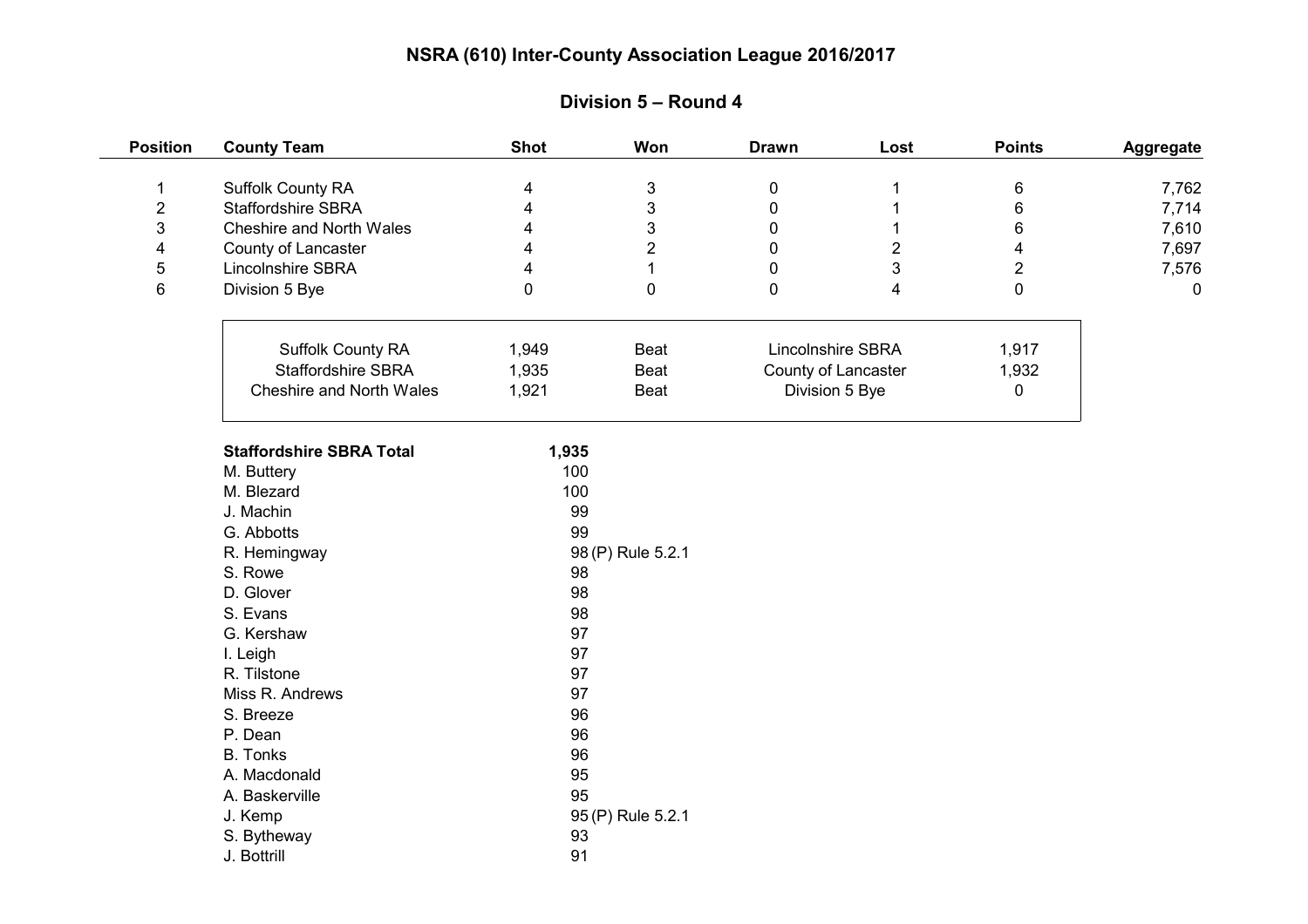| <b>Position</b> | <b>County Team</b>              | <b>Shot</b> | Won       | <b>Drawn</b>      | Lost                     | <b>Points</b>  | <b>Aggregate</b> |
|-----------------|---------------------------------|-------------|-----------|-------------------|--------------------------|----------------|------------------|
| $\mathbf 1$     | Suffolk County RA               | 5           | 4         | $\pmb{0}$         |                          | 8              | 9,698            |
| $\overline{c}$  | Staffordshire SBRA              | 5           | 4         | 0                 |                          | $\bf 8$        | 9,646            |
| 3               | County of Lancaster             | 5           | 3         | 0                 | $\overline{2}$           | $\,6\,$        | 9,627            |
| 4               | Cheshire and North Wales        | 5           | 3         | 0                 | $\overline{2}$           | $\,6\,$        | 9,440            |
| 5               | Lincolnshire SBRA               | 5           | 1         | $\mathbf{0}$      | 4                        | $\overline{2}$ | 9,486            |
| 6               | Division 5 Bye                  | $\mathbf 0$ | $\pmb{0}$ | 0                 | 5                        | $\mathbf 0$    | 0                |
|                 |                                 |             |           |                   |                          |                |                  |
|                 | Suffolk County RA               | 1,936       | Beat      |                   | Cheshire and North Wales |                |                  |
|                 | <b>Staffordshire SBRA</b>       | 1,932       | Beat      | Division 5 Bye    |                          | $\mathbf 0$    |                  |
|                 | County of Lancaster             | 1,930       | Beat      | Lincolnshire SBRA |                          | 1,910          |                  |
|                 | <b>Staffordshire SBRA Total</b> | 1,932       |           |                   |                          |                |                  |
|                 | J. Machin                       | 100         |           |                   |                          |                |                  |
|                 | R. Hemingway                    | 99          |           |                   |                          |                |                  |
|                 | D. Glover                       | 99          |           |                   |                          |                |                  |
|                 | J. Bottrill                     | 99          |           |                   |                          |                |                  |
|                 | M. Blezard                      | 99          |           |                   |                          |                |                  |
|                 | S. Rowe                         | 98          |           |                   |                          |                |                  |
|                 | M. Buttery                      | 98          |           |                   |                          |                |                  |
|                 | I. Leigh                        | 98          |           |                   |                          |                |                  |
|                 | A. Baskerville                  | 97          |           |                   |                          |                |                  |
|                 | S. Breeze                       | 96          |           |                   |                          |                |                  |
|                 | S. Evans                        | 96          |           |                   |                          |                |                  |
|                 | R. Tilstone                     | 96          |           |                   |                          |                |                  |
|                 | S. Bytheway                     | 96          |           |                   |                          |                |                  |
|                 | J. Kemp                         | 96          |           |                   |                          |                |                  |
|                 | <b>B.</b> Tonks                 | 96          |           |                   |                          |                |                  |
|                 | P. Dean                         | 95          |           |                   |                          |                |                  |
|                 | Miss R. Andrews                 | 95          |           |                   |                          |                |                  |
|                 | G. Abbotts                      | 93          |           |                   |                          |                |                  |
|                 | A. Macdonald                    | 93          |           |                   |                          |                |                  |
|                 | G. Kershaw                      | 93          |           |                   |                          |                |                  |

### **Division 5 – Round 5**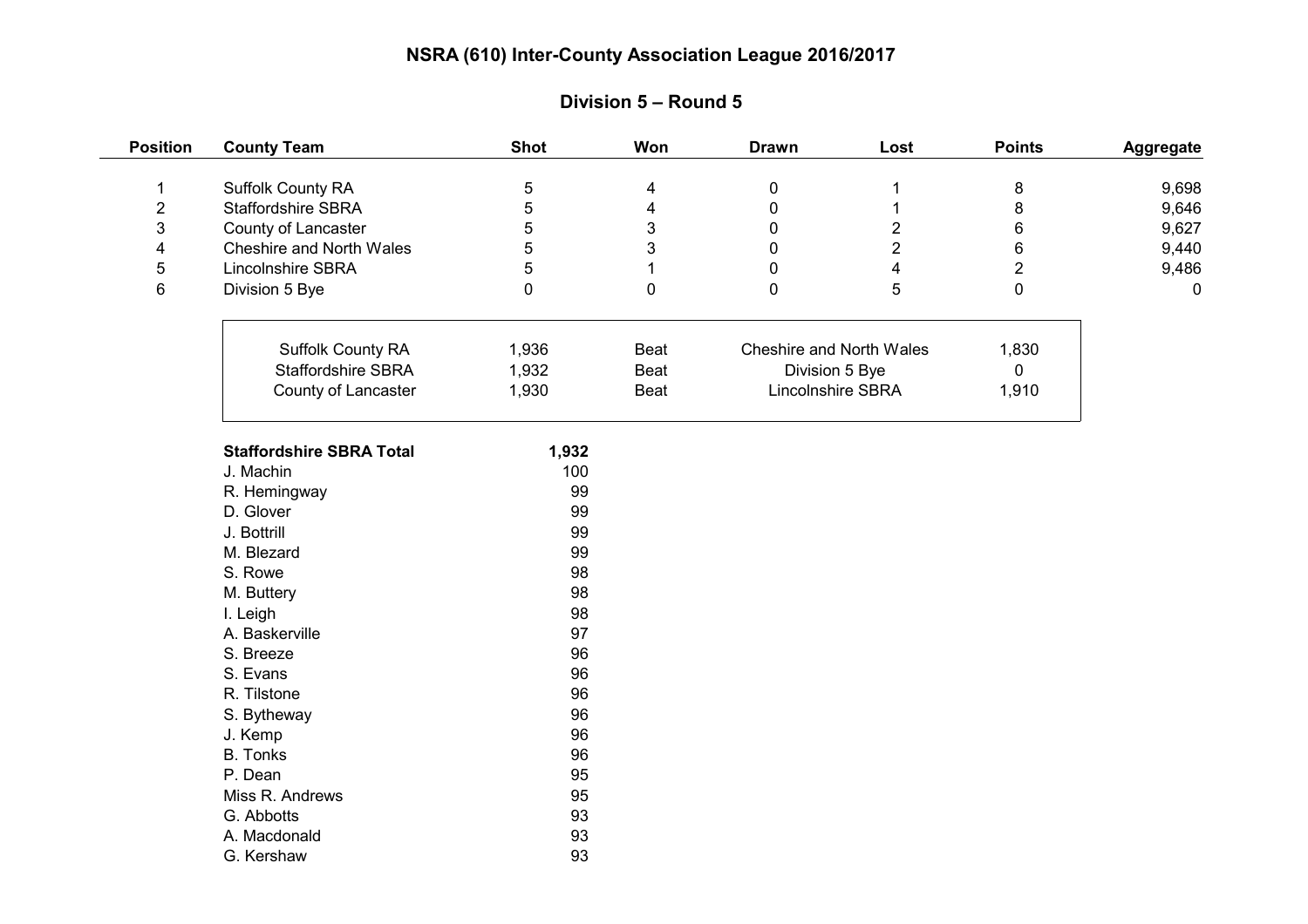| <b>Position</b> | <b>County Team</b>              | <b>Shot</b> | Won                     | <b>Drawn</b>                         | Lost                    | <b>Points</b>           | Aggregate |
|-----------------|---------------------------------|-------------|-------------------------|--------------------------------------|-------------------------|-------------------------|-----------|
| $\mathbf 1$     | <b>Suffolk County RA</b>        | 6           | $\overline{5}$          | $\mathbf 0$                          | $\mathbf 1$             | 10                      | 11,635    |
| $\overline{2}$  | <b>Staffordshire SBRA</b>       | 6           | $\overline{\mathbf{4}}$ | $\mathbf 0$                          | $\mathbf{2}$            | 8                       | 11,566    |
| 3               | Cheshire and North Wales        | 6           | $\overline{\mathbf{4}}$ | $\mathbf 0$                          | $\overline{2}$          | 8                       | 11,374    |
| 4               | County of Lancaster             | 6           | $\sqrt{3}$              | $\mathbf{0}$                         | 3                       | 6                       | 11,549    |
| 5               | Lincolnshire SBRA               | 6           | $\overline{2}$          | $\mathbf 0$                          | $\overline{\mathbf{4}}$ | $\overline{\mathbf{4}}$ | 11,404    |
| 6               | Division 5 Bye                  | 0           | $\mathbf 0$             | $\mathbf 0$                          | $6\phantom{1}$          | $\mathbf 0$             | 0         |
|                 |                                 |             |                         |                                      |                         |                         |           |
|                 | <b>Suffolk County RA</b>        | 1,937       | Beat                    | County of Lancaster                  |                         | 1,922                   |           |
|                 | Cheshire and North Wales        | 1,934       | Beat                    | Staffordshire SBRA<br>Division 5 Bye |                         | 1,920                   |           |
|                 | Lincolnshire SBRA               | 1,918       | Beat                    |                                      |                         | 0                       |           |
|                 | <b>Staffordshire SBRA Total</b> | 1,920       |                         |                                      |                         |                         |           |
|                 | M. Buttery                      | 99          |                         |                                      |                         |                         |           |
|                 | P. Dean                         | 99          |                         |                                      |                         |                         |           |
|                 | J. Machin                       | 98          |                         |                                      |                         |                         |           |
|                 | R. Hemingway                    | 97          |                         |                                      |                         |                         |           |
|                 | D. Glover                       | 97          |                         |                                      |                         |                         |           |
|                 | G. Abbotts                      | 97          |                         |                                      |                         |                         |           |
|                 | I. Leigh                        | 97          |                         |                                      |                         |                         |           |
|                 | M. Blezard                      | 97          |                         |                                      |                         |                         |           |
|                 | A. Macdonald                    | 96          |                         |                                      |                         |                         |           |
|                 | S. Breeze                       | 96          |                         |                                      |                         |                         |           |
|                 | S. Evans                        | 96          |                         |                                      |                         |                         |           |
|                 | J. Bottrill                     | 96          |                         |                                      |                         |                         |           |
|                 | R. Tilstone                     | 96          |                         |                                      |                         |                         |           |
|                 | <b>B.</b> Tonks                 | 96          |                         |                                      |                         |                         |           |
|                 | Miss R. Andrews                 | 96          |                         |                                      |                         |                         |           |
|                 | S. Rowe                         | 95          |                         |                                      |                         |                         |           |
|                 | G. Kershaw                      | 94          |                         |                                      |                         |                         |           |
|                 | S. Bytheway                     | 94          |                         |                                      |                         |                         |           |
|                 | A. Baskerville                  | 92          |                         |                                      |                         |                         |           |
|                 | J. Kemp                         | 92          |                         |                                      |                         |                         |           |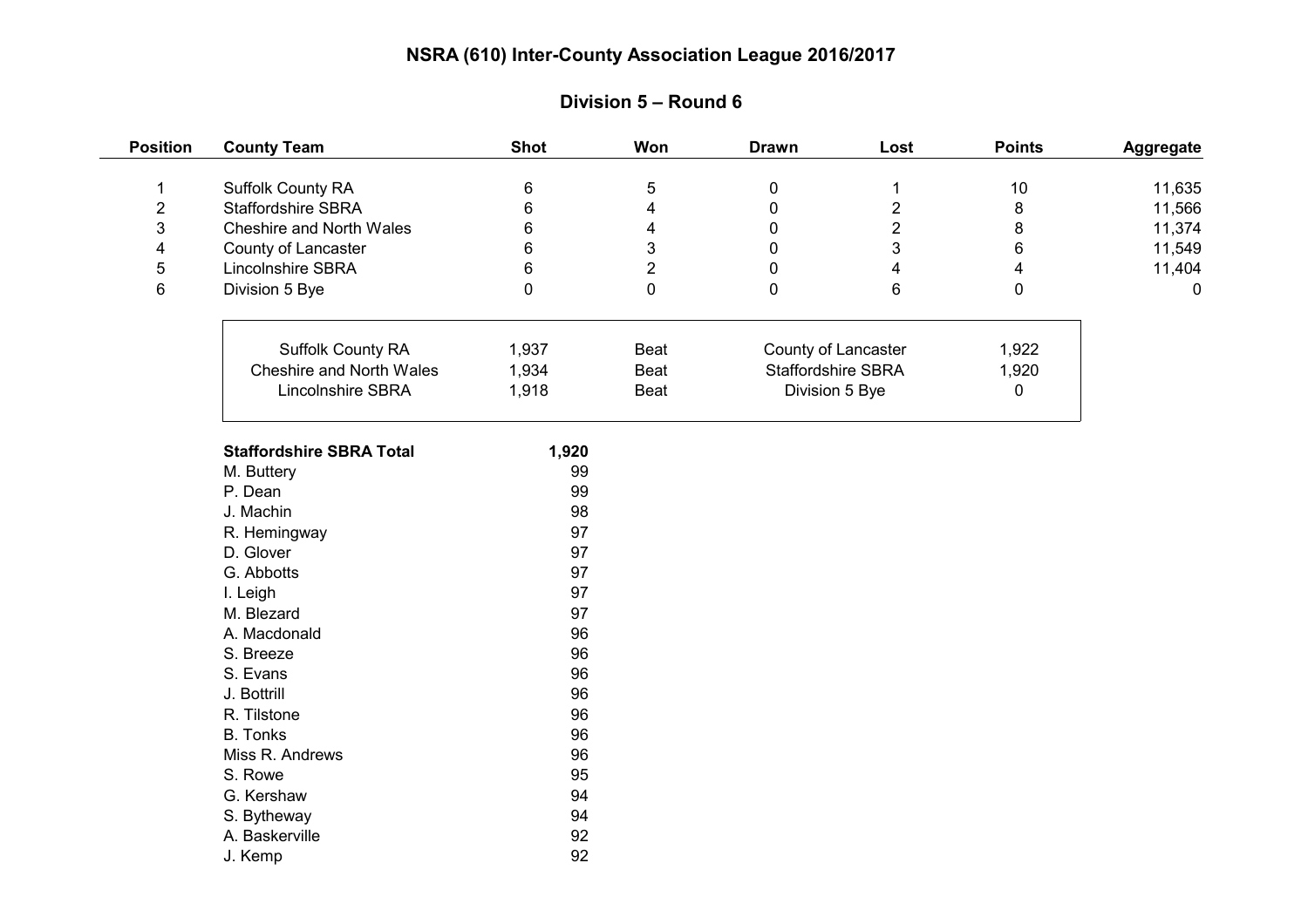| <b>Position</b>         | <b>County Team</b>              | <b>Shot</b>    | Won            | <b>Drawn</b>        | Lost                    | <b>Points</b>           | Aggregate |
|-------------------------|---------------------------------|----------------|----------------|---------------------|-------------------------|-------------------------|-----------|
| $\mathbf 1$             | Suffolk County RA               | $\overline{7}$ | 6              | $\pmb{0}$           | 1                       | 12                      | 13,570    |
| $\overline{\mathbf{c}}$ | <b>Staffordshire SBRA</b>       | $\overline{7}$ | 5              | $\pmb{0}$           | $\overline{2}$          | 10                      | 13,488    |
| 3                       | Cheshire and North Wales        | $\overline{7}$ | 5              | $\mathbf 0$         | $\overline{2}$          | $10$                    | 13,307    |
| 4                       | County of Lancaster             | $\overline{7}$ | 3              | 0                   | $\overline{\mathbf{4}}$ | 6                       | 13,458    |
| 5                       | Lincolnshire SBRA               | $\overline{7}$ | $\overline{2}$ | 0                   | 5                       | $\overline{\mathbf{4}}$ | 13,319    |
| 6                       | Division 5 Bye                  | 0              | $\pmb{0}$      | 0                   | $\overline{7}$          | $\mathbf 0$             | 0         |
|                         |                                 |                |                |                     |                         |                         |           |
|                         | Suffolk County RA               | 1,935          | Beat           | Division 5 Bye      |                         | 0                       |           |
|                         | Cheshire and North Wales        | 1,933          | Beat           | County of Lancaster |                         | 1,909                   |           |
|                         | Staffordshire SBRA              | 1,922          | Beat           | Lincolnshire SBRA   |                         | 1,915                   |           |
|                         | <b>Staffordshire SBRA Total</b> | 1,922          |                |                     |                         |                         |           |
|                         | J. Machin                       | 100            |                |                     |                         |                         |           |
|                         | P. Dean                         | 100            |                |                     |                         |                         |           |
|                         | D. Glover                       | 99             |                |                     |                         |                         |           |
|                         | A. Macdonald                    | 99             |                |                     |                         |                         |           |
|                         | R. Hemingway                    | 98             |                |                     |                         |                         |           |
|                         | M. Buttery                      | 98             |                |                     |                         |                         |           |
|                         | R. Tilstone                     | 97             |                |                     |                         |                         |           |
|                         | S. Rowe                         | 96             |                |                     |                         |                         |           |
|                         | G. Kershaw                      | 96             |                |                     |                         |                         |           |
|                         | S. Breeze                       | 96             |                |                     |                         |                         |           |
|                         | S. Evans                        | 96             |                |                     |                         |                         |           |
|                         | J. Bottrill                     | 96             |                |                     |                         |                         |           |
|                         | I. Leigh                        | 96             |                |                     |                         |                         |           |
|                         | S. Bytheway                     | 96             |                |                     |                         |                         |           |
|                         | G. Abbotts                      | 95             |                |                     |                         |                         |           |
|                         | J. Kemp                         | 95             |                |                     |                         |                         |           |
|                         | <b>B.</b> Tonks                 | 95             |                |                     |                         |                         |           |
|                         | A. Baskerville                  | 93             |                |                     |                         |                         |           |
|                         | M. Blezard                      | 91             |                |                     |                         |                         |           |
|                         | Miss R. Andrews                 | 90             |                |                     |                         |                         |           |

# **Division 5 – Round 7**

 $\frac{1}{1}$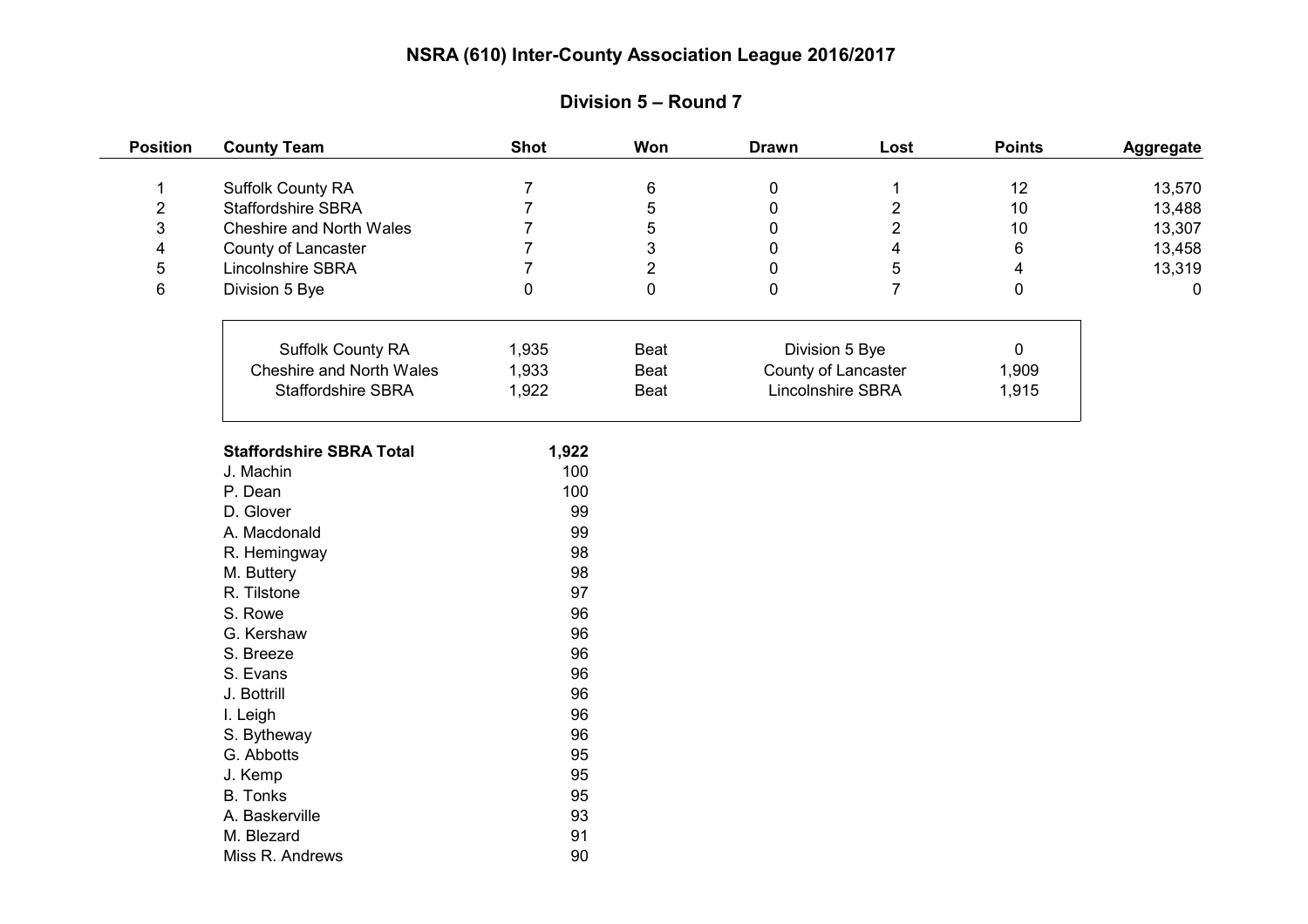| <b>Position</b> | <b>County Team</b>              | <b>Shot</b> | Won                     | <b>Drawn</b>              | Lost | <b>Points</b> | Aggregate |
|-----------------|---------------------------------|-------------|-------------------------|---------------------------|------|---------------|-----------|
| $\mathbf 1$     | Suffolk County RA               | 8           | $\overline{7}$          | $\mathbf 0$               | 1    | 14            | 15,507    |
| $\overline{2}$  | <b>Staffordshire SBRA</b>       | 8           | 5                       | $\mathbf 0$               | 3    | 10            | 15,420    |
| 3               | Cheshire and North Wales        | 8           | 5                       | 0                         | 3    | 10            | 15,228    |
| 4               | County of Lancaster             | 8           | $\overline{\mathbf{4}}$ | $\mathbf{0}$              | 4    | 8             | 15,377    |
| 5               | Lincolnshire SBRA               | 8           | 3                       | 0                         | 5    | $\,6\,$       | 15,247    |
| 6               | Division 5 Bye                  | 0           | $\pmb{0}$               | $\mathbf 0$               | 8    | 0             | 0         |
|                 |                                 |             |                         |                           |      |               |           |
|                 | Suffolk County RA               | 1,937       | Beat                    | <b>Staffordshire SBRA</b> |      | 1,932         |           |
|                 | Lincolnshire SBRA               | 1,928       | Beat                    | Cheshire and North Wales  |      | 1,921         |           |
|                 | County of Lancaster             | 1,919       | Beat                    | Division 5 Bye            |      | 0             |           |
|                 | <b>Staffordshire SBRA Total</b> | 1,932       |                         |                           |      |               |           |
|                 | R. Hemingway                    | 99          |                         |                           |      |               |           |
|                 | D. Glover                       | 99          |                         |                           |      |               |           |
|                 | M. Buttery                      | 99          |                         |                           |      |               |           |
|                 | M. Blezard                      | 99          |                         |                           |      |               |           |
|                 | P. Dean                         | 99          |                         |                           |      |               |           |
|                 | J. Machin                       | 98          |                         |                           |      |               |           |
|                 | S. Breeze                       | 98          |                         |                           |      |               |           |
|                 | S. Evans                        | 98          |                         |                           |      |               |           |
|                 | S. Bytheway                     | 98          |                         |                           |      |               |           |
|                 | A. Baskerville                  | 98          |                         |                           |      |               |           |
|                 | J. Kemp                         | 98          |                         |                           |      |               |           |
|                 | <b>B.</b> Tonks                 | 98          |                         |                           |      |               |           |
|                 | A. Macdonald                    | 97          |                         |                           |      |               |           |
|                 | R. Tilstone                     | 97          |                         |                           |      |               |           |
|                 | S. Rowe                         | 96          |                         |                           |      |               |           |
|                 | I. Leigh                        | 94          |                         |                           |      |               |           |
|                 | G. Abbotts                      |             | 93 (P) Rule 5.2.1       |                           |      |               |           |
|                 | G. Kershaw                      | 93          |                         |                           |      |               |           |
|                 | Miss R. Andrews                 | 93          |                         |                           |      |               |           |
|                 | J. Bottrill                     | 88          |                         |                           |      |               |           |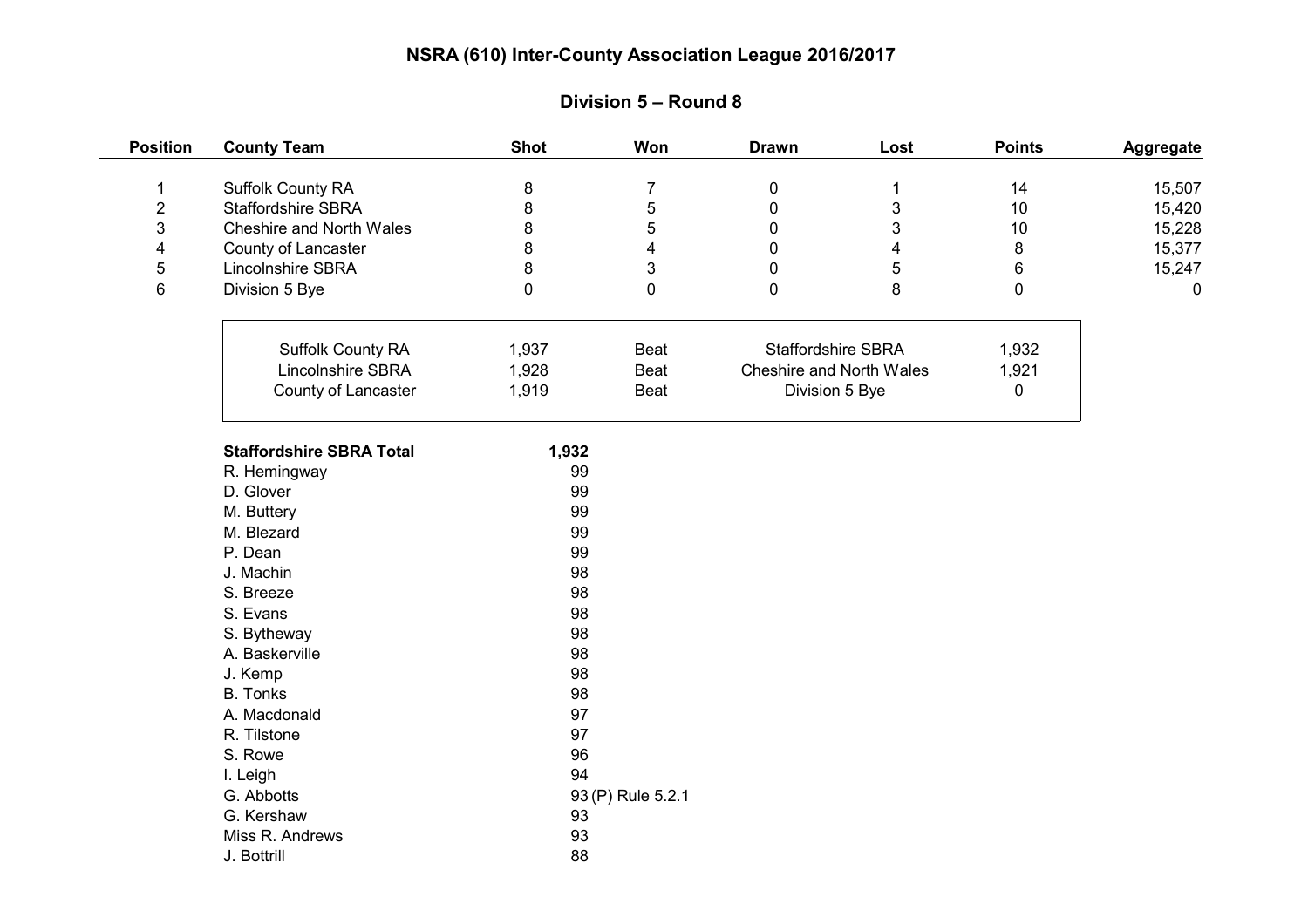| <b>Position</b> | <b>County Team</b>              | <b>Shot</b>  | Won                     | <b>Drawn</b>        | Lost                      | <b>Points</b> | Aggregate |
|-----------------|---------------------------------|--------------|-------------------------|---------------------|---------------------------|---------------|-----------|
| $\mathbf 1$     | Suffolk County RA               | 9            | 8                       | $\mathbf 0$         | $\mathbf{1}$              | 16            | 17,445    |
| $\overline{c}$  | <b>Staffordshire SBRA</b>       | 9            | 6                       | $\mathbf 0$         | $\ensuremath{\mathsf{3}}$ | 12            | 17,358    |
| 3               | Cheshire and North Wales        | 9            | 6                       | 0                   | 3                         | 12            | 17,167    |
| 4               | County of Lancaster             | 9            | $\overline{\mathbf{4}}$ | $\mathbf 0$         | 5                         | 8             | 17,308    |
| 5               | Lincolnshire SBRA               | 9            | 3                       | $\mathbf 0$         | 6                         | 6             | 17,173    |
| 6               | Division 5 Bye                  | 0            | $\mathbf 0$             | $\mathbf 0$         | 9                         | $\mathbf 0$   | 0         |
|                 |                                 |              |                         |                     |                           |               |           |
|                 | Cheshire and North Wales        | 1,939        | Beat                    | Division 5 Bye      |                           | $\mathbf 0$   |           |
|                 | Suffolk County RA               | 1,938        | Beat                    | Lincolnshire SBRA   |                           | 1,926         |           |
|                 | <b>Staffordshire SBRA</b>       | 1,938        | Beat                    | County of Lancaster |                           | 1,931         |           |
|                 | <b>Staffordshire SBRA Total</b> |              |                         |                     |                           |               |           |
|                 |                                 | 1,938<br>100 |                         |                     |                           |               |           |
|                 | R. Hemingway<br>M. Buttery      | 100          |                         |                     |                           |               |           |
|                 | S. Rowe                         | 99           |                         |                     |                           |               |           |
|                 | D. Glover                       | 99           |                         |                     |                           |               |           |
|                 | S. Breeze                       | 99           |                         |                     |                           |               |           |
|                 | S. Evans                        | 99           |                         |                     |                           |               |           |
|                 | J. Bottrill                     | 99           |                         |                     |                           |               |           |
|                 | M. Blezard                      | 99           |                         |                     |                           |               |           |
|                 | J. Machin                       | 98           |                         |                     |                           |               |           |
|                 | P. Dean                         | 98           |                         |                     |                           |               |           |
|                 | <b>B.</b> Tonks                 | 98           |                         |                     |                           |               |           |
|                 | R. Tilstone                     | 97           |                         |                     |                           |               |           |
|                 | G. Abbotts                      | 96           |                         |                     |                           |               |           |
|                 | A. Macdonald                    | 96           |                         |                     |                           |               |           |
|                 | S. Bytheway                     | 95           |                         |                     |                           |               |           |
|                 | A. Baskerville                  | 95           |                         |                     |                           |               |           |
|                 | I. Leigh                        | 94           |                         |                     |                           |               |           |
|                 | G. Kershaw                      | 93           |                         |                     |                           |               |           |
|                 | J. Kemp                         | 92           |                         |                     |                           |               |           |
|                 | Miss R. Andrews                 | 92           |                         |                     |                           |               |           |

# **Division 5 – Round 9**

 $\frac{1}{1}$